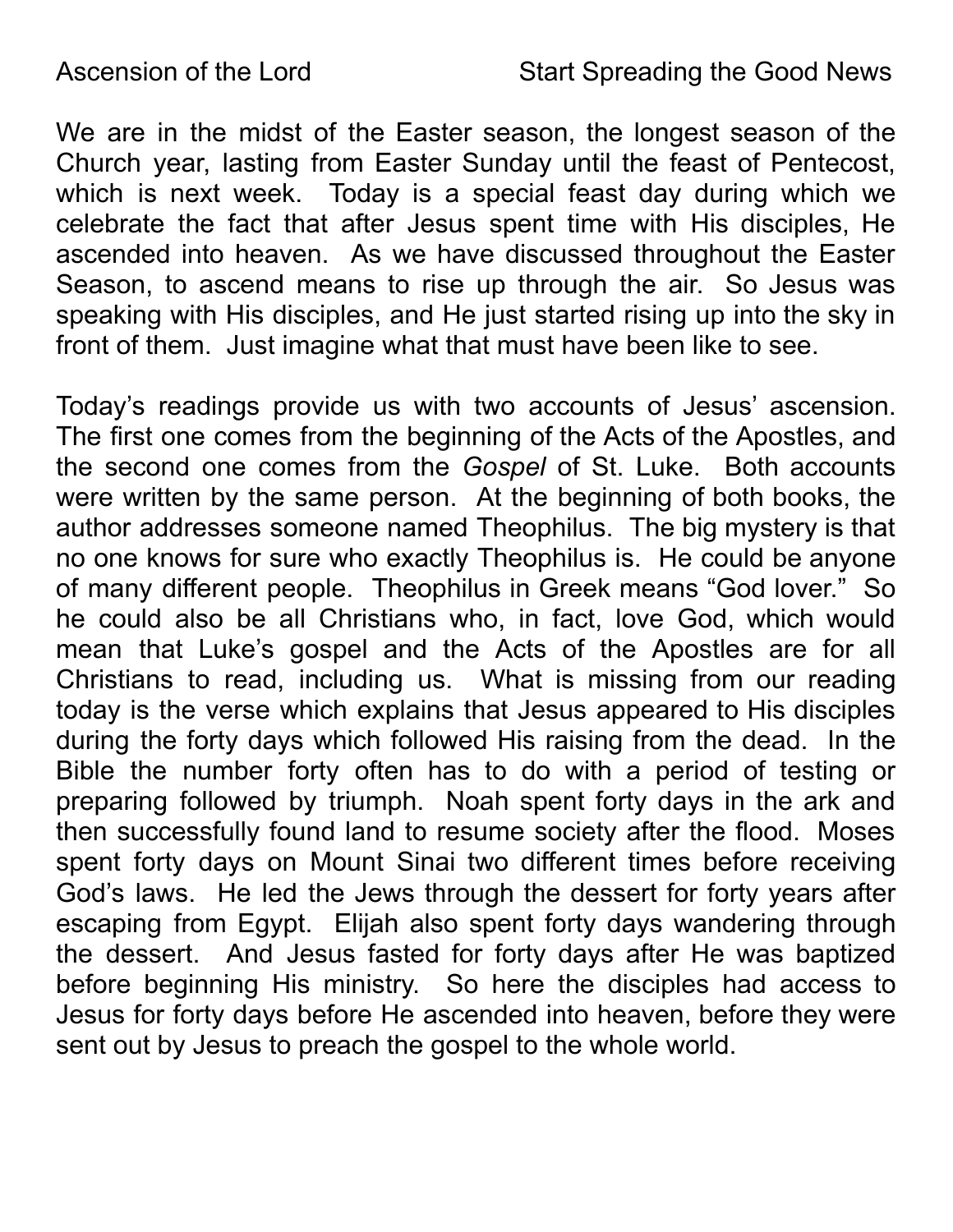The Acts of the Apostles, remember, replaces the Old Testament as the source of the first readings at Mass during the Easter season. It is the history of the early church, beginning with Jesus' ascension. We return to Old Testament readings at Mass after next week's feast of Pentecost, the end of the Easter season. So now…

The beginning of the Acts of the Apostles (Acts 1:1-2a, 8-11)

In the first book, Theophilus, I dealt with all that Jesus did and taught until the day that He was taken up. Jesus told His disciples: "The Holy Spirit will come upon you and give you power. Then [because you saw Me suffer, die, and come back to life] you will tell everyone about Me in Jerusalem, in all Judea, in Samaria, and everywhere in the world." After Jesus had said this and while they were watching, He was taken up into a cloud. They could not see Him, but as He went up, they kept looking up into the sky. Suddenly two men dressed in white clothes were standing there beside them. They said, "Why are you men from Galilee standing here and looking up into the sky? Jesus has been taken to heaven. But He will come back in the same way that you have seen Him go." The Word of the Lord.

So here are all the disciples standing there looking up at the clouds where Jesus just went with their mouths open, half amazed and half in disbelief, when these two men in white clothes ask them what are they standing there for? Jesus will be back. He said He will be back. So what are you doing just standing here looking up into the sky? He said you have work to do. Go back to Jerusalem and wait, like He told you to, for the Holy Spirit. (Spoiler alert: the Holy Spirit comes in just as amazing a fashion. For that you will have to wait for Pentecost Sunday next week.)

Today's psalm is Psalm 47.

Responsorial Psalm (Psalm 47:1-2, 5-6, 7-8)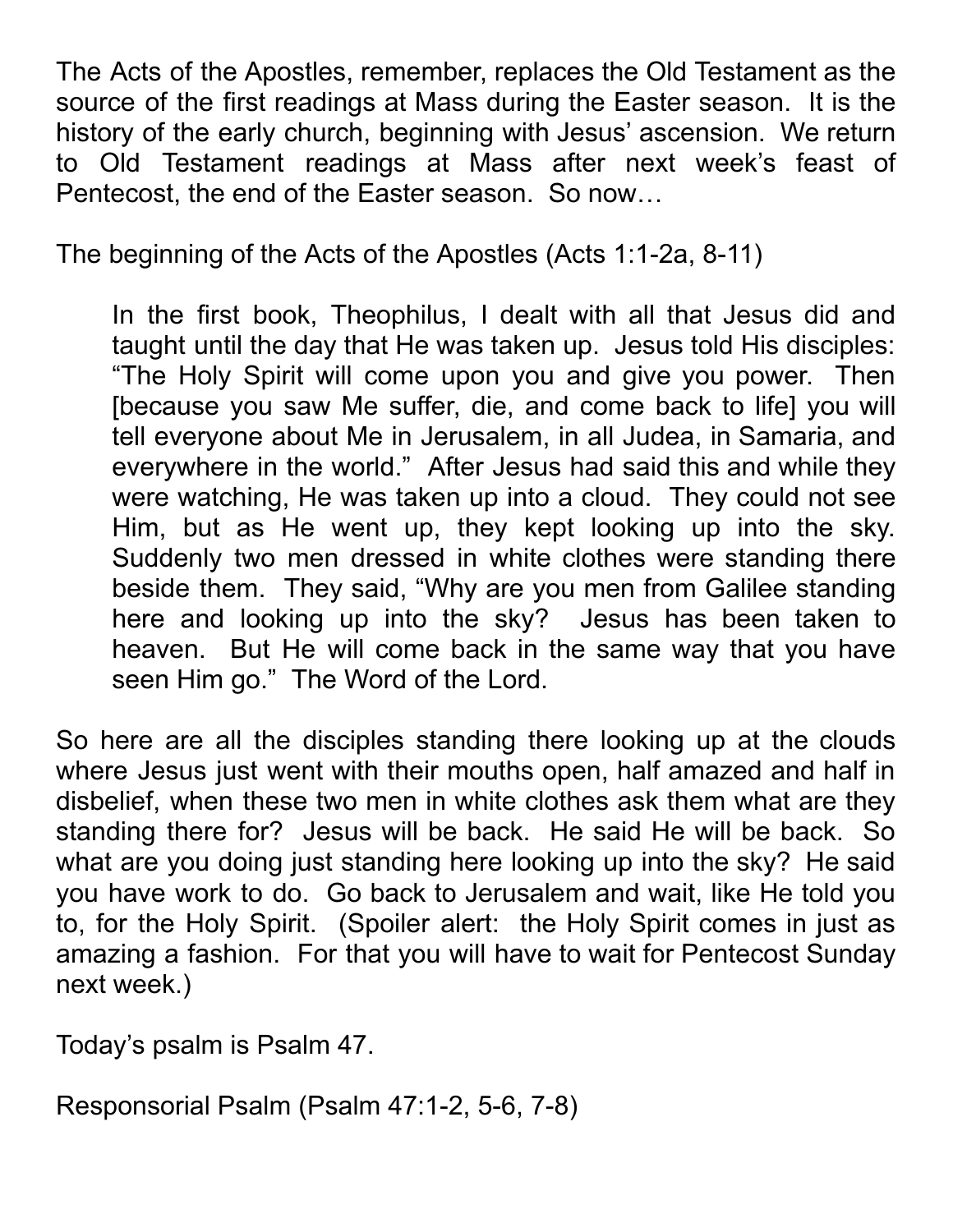God mounts the throne to shouts of joy.

*God mounts the throne to shouts of joy.*

All of you nations, clap your hands and shout joyful praises to God. The Lord Most High is fearsome, the ruler of all the earth.

*God mounts the throne to shouts of joy.*

God goes up to His throne, as people shout and trumpets blast. Sing praises to God, our King.

*God mounts the throne to shouts of joy.*

God is ruler of all the earth! Praise God with songs. God rules the nations from His sacred throne.

*God mounts the throne to shouts of joy.*

This psalm sings praises to God on His throne. But as you read or listen to the words, you cannot tell if it refers to God the Father or God the Son, both of Whom sit on thrones, even though the psalms are from the Old Testament before Jesus was born. So this psalm in particular, and the psalms in general, are not just prayers from the Old Testament. They are for both Jews and Christians alike. *Next* is…

A reading from the letter of St. Paul to the Ephesians (Ephesians 1:17-21)

Sisters and brothers: I ask the glorious Father and God of our Lord Jesus Christ to give you His Spirit. The Spirit will make you wise and let you understand what it means to know God. My prayer is that light will flood your hearts and that you will understand the hope that was given to you When God chose you. Then you will discover the glorious blessings that will be yours together with all of God's people. I want you to know about the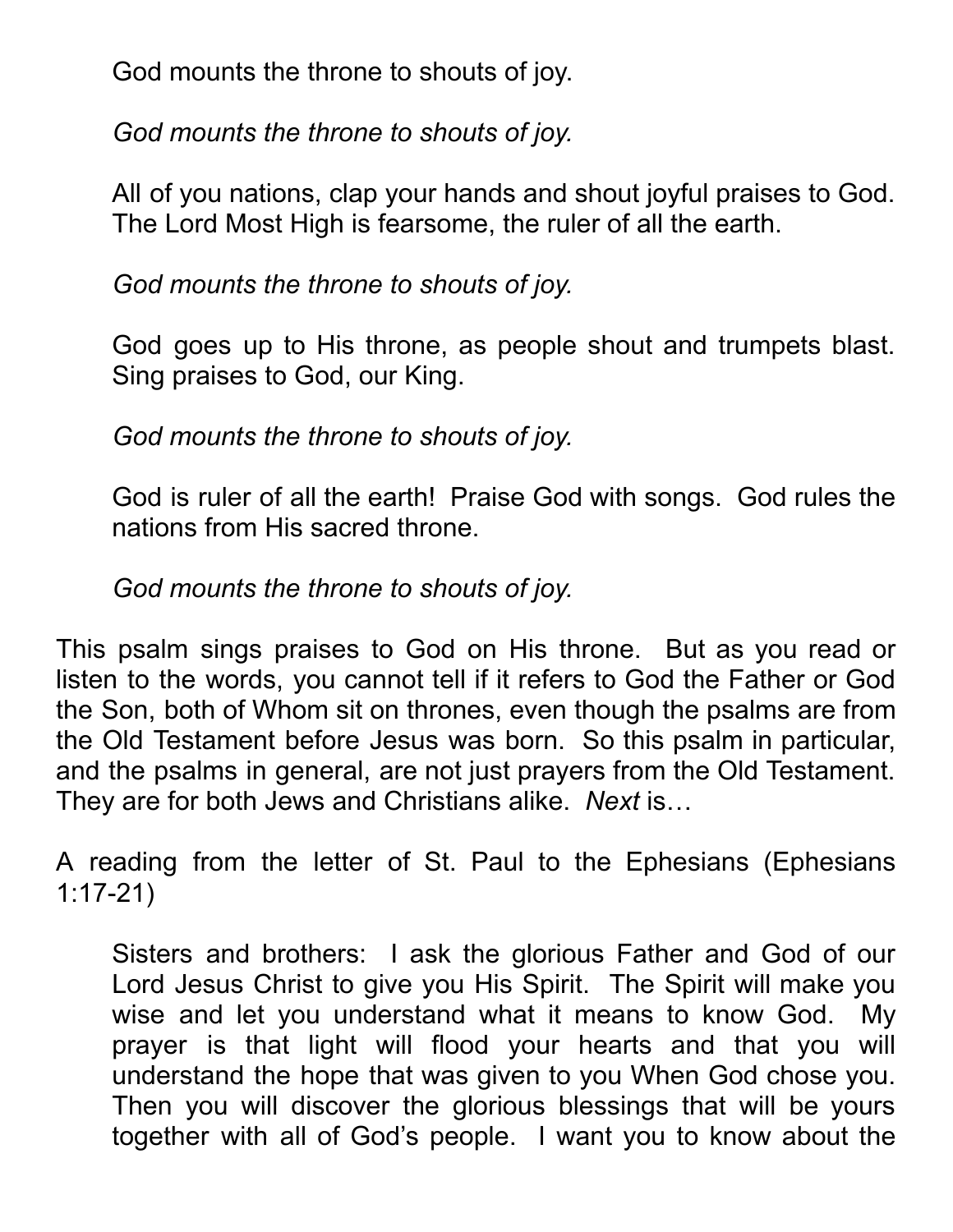great and mighty power that God has for us followers. It is the same wonderful power He used when He raised Christ from death and let Him sit at His right side in heaven. There Christ rules over all forces, authorities, powers, and rulers. He rules over all beings in this world and will rule in the future world as well. The word of the Lord.

St Paul's reading emphasizes two things: 1-the "glorious blessings" and the "great and mighty power" God has for His followers; 2-Christ's rule over everyone and everything now and into the future, sitting at the right side of God the Father in heaven.

Today's gospel reading is the ending of the gospel of St. Luke. Just like in today's reading from Acts, there are some missing verses which help us to understand better what God is trying to tell us. First Jesus tells them that Scripture predicted that the Messiah, the Savior, that is, Jesus, would have to suffer, die, and rise from the dead. And that forgiveness of sins would be preached in His name to all nations in the world, starting in Jerusalem. Jesus tells His disciples that they are His witnesses. His instructions to the apostles in today's first reading from the Acts are similar, "…tell everyone about Me in Jerusalem, in all Judea, in Samaria, and everywhere in the world." Then Christ's actual ascension story is very short.

The ending of the holy gospel according to St. Luke (Luke **24:50-53**).

Jesus led His disciples out of Bethany, where He raised His hands and blessed them. As He did this, He left and was taken up to heaven. After His disciples had worshiped Him, they returned to Jerusalem and were very happy. They spent their time in the temple, praising God. The gospel of the Lord.

The ascension story which begins the Acts of the Apostles is similar to the ascension story which ends the gospels of Sts. Luke and Mark (which should not surprise anyone, since the stories are about the same thing). The stories have the apostles directed to preach about